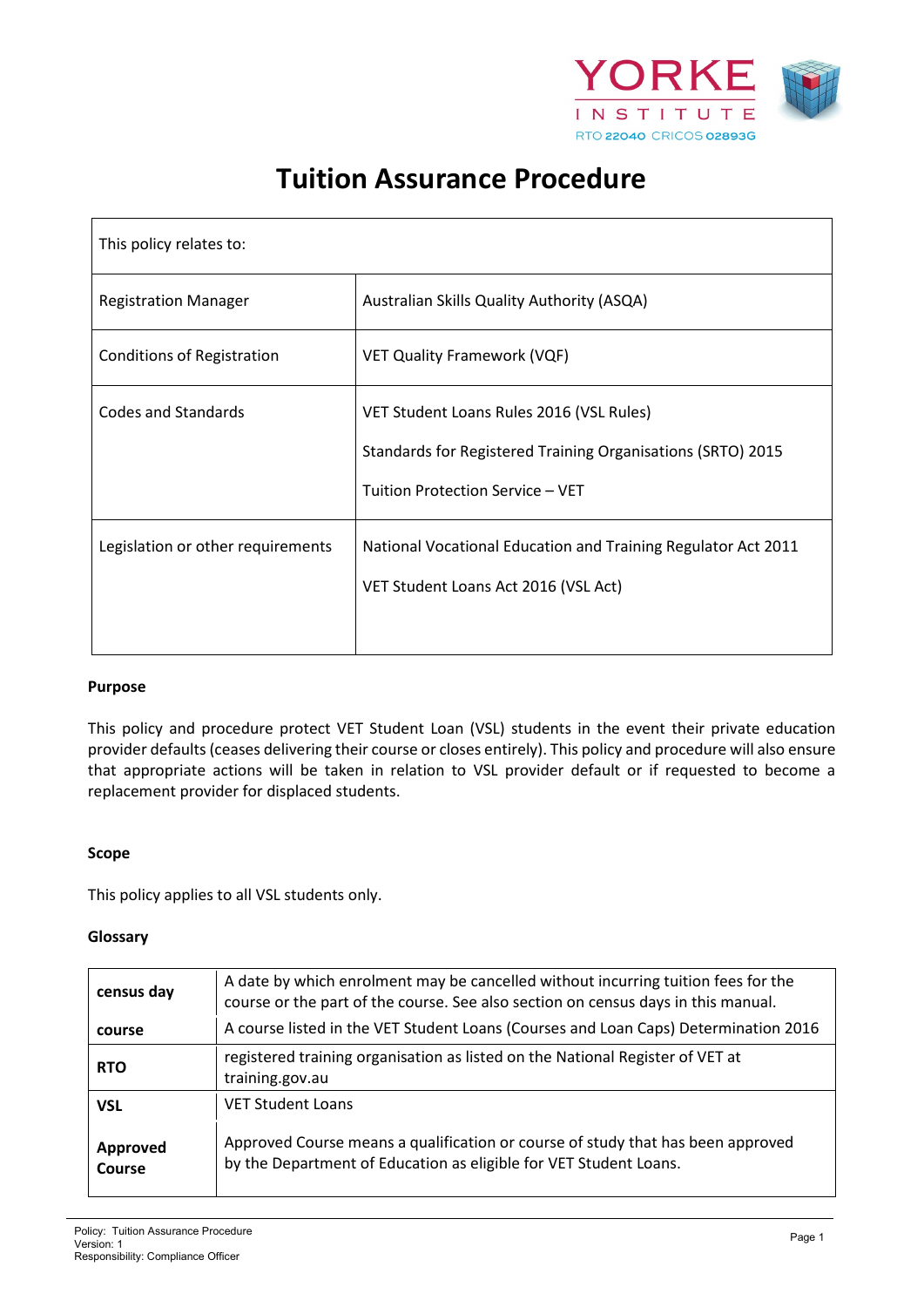| <b>VET Course of</b> | VET Course of Study means an eligible course of study in which the VET units of study |
|----------------------|---------------------------------------------------------------------------------------|
| Study                | forming the course meets course requirements for VSL Act.                             |
| <b>VET Unit of</b>   | VET Unit of Study means a published unit of study that forms part of an Approved      |
| Study                | course.                                                                               |

# **General Processes**

1. A tuition protection default occurs when Yorke Institute either:

• Fails to start a course or part of a course on the day on which it was scheduled to start, and the student has not withdrawn before that day or

• Ceases to provide a course or part of a course after commencement but before completion, and the student has not withdrawn before that day.

2. If there is a suitable replacement course available, eligible VSL students will be assisted to continue their studies with a replacement provider. Where there is no suitable replacement course, eligible students will be provided with a re-credit to their HELP balance. This re-credit will be for tuition fees paid for the original course or parts of the course, which were not completed due to Yorke Institute's default.

3. Yorke Institute will follow the requirements as specified in the VSL Act [Act s 66C and 66D] and VSL Rules

[VSL Rules s 47 and 51] obligations. Obligations include requirements to notify students and the VSL Tuition Protection Director of the default and to provide each with specified information.

| Within 24 Hours of Default                               | Give written notice to the VSL Tuition Protection Director of the<br>$\bullet$<br>circumstances of the default<br>Notify students enrolled in the course, in writing, the course is<br>$\bullet$<br>no longer being provided<br>Yorke Institute will send the student notice to the:<br>$\circ$<br>student's personal email address according to the<br>student management system.<br>The following information will be included in the notice:<br>$\circ$<br>The name of the course, or part or parts of the<br>course the student was enrolled in at the time of<br>the default<br>The date of the default<br>٠<br>advise of a website specified by the VSL Tuition<br>Protection Director where the student can get<br>further information about tuition protection. |  |
|----------------------------------------------------------|-------------------------------------------------------------------------------------------------------------------------------------------------------------------------------------------------------------------------------------------------------------------------------------------------------------------------------------------------------------------------------------------------------------------------------------------------------------------------------------------------------------------------------------------------------------------------------------------------------------------------------------------------------------------------------------------------------------------------------------------------------------------------|--|
| Within three (3) business<br>days of a default occurring | Give written notice to the VSL Tuition Protection Director specifying for<br>each student in relation to who Yorke Institute has defaulted:<br>the student's full name and contact details<br>the course, or part or parts of the course, the student was<br>٠<br>enrolled in at the time of the default<br>the amount of the tuition fees for each course, or part of the<br>$\bullet$<br>course, the student was enrolled in at the time of the default<br>details about the payment of those tuition fees, including<br>the amounts that are covered fees                                                                                                                                                                                                            |  |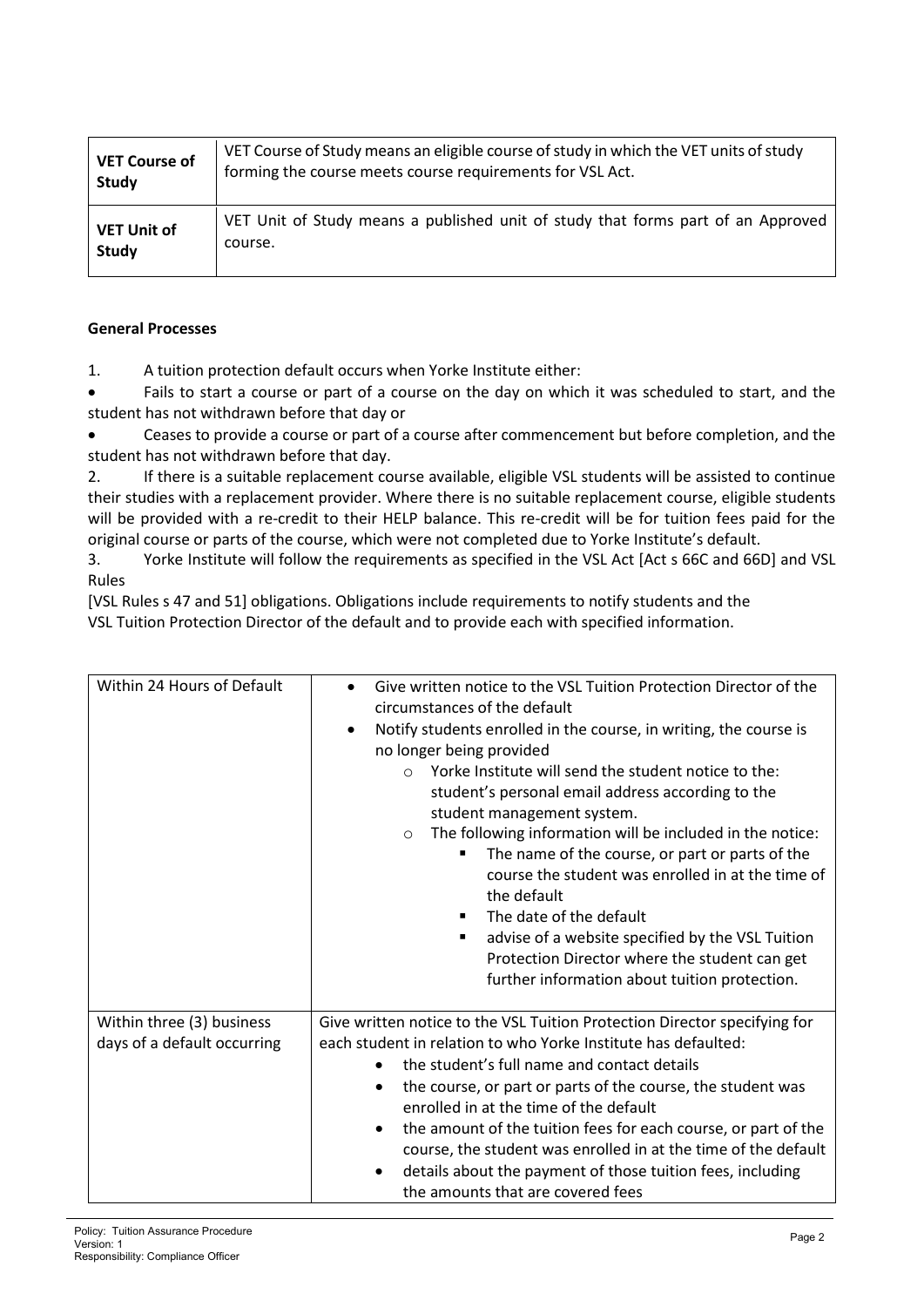|                                                               | whether the student was studying part-time or full-time<br>the mode of delivery of the original course<br>the location where the original course was primarily<br>$\bullet$<br>delivered<br>whether the student has withdrawn from the course or part<br>of the course and the date of withdrawal<br>any part of the course for which the student has deferred<br>٠<br>study, the date of the deferral and the date the student is<br>expected to re-commence study<br>the completion status for each part of the course the<br>student has enrolled in, including whether the student's<br>status is ongoing, passed or failed<br>the name and code of each unit of competency as it appears<br>on the National Register of VET for each part of the course<br>the provider has defaulted in relation to a student |  |
|---------------------------------------------------------------|---------------------------------------------------------------------------------------------------------------------------------------------------------------------------------------------------------------------------------------------------------------------------------------------------------------------------------------------------------------------------------------------------------------------------------------------------------------------------------------------------------------------------------------------------------------------------------------------------------------------------------------------------------------------------------------------------------------------------------------------------------------------------------------------------------------------|--|
| As soon as practicable                                        | Update Yorke Institute's website to reflect the course is no longer being<br>provided and to provide tuition protection information.                                                                                                                                                                                                                                                                                                                                                                                                                                                                                                                                                                                                                                                                                |  |
| If requested by the VSL<br><b>Tuition Protection Director</b> | Provide to the VSL Tuition Protection Director in relation to students to<br>whom Yorke Institute has defaulted, either:<br>A copy of a statement of attainment or other Australian<br>Qualifications Framework certification documentation issued by<br>Yorke Institute or an authorised issuing organisation in<br>accordance with the Australian Qualifications Framework for the<br>parts of the course the student has completed or<br>A copy of an authenticated VET transcript prepared by the<br>$\bullet$<br>Registrar (within the meaning of the Student Identifiers Act<br>2014) for the parts of the course the student has completed.                                                                                                                                                                  |  |

4. If requested by the VSL Tuition Protection Director, Yorke Institute will provide information to assist the Director to make decisions about whether a suitable replacement course exists for displaced students. 5. Yorke Institute will, where possible, act as a replacement provider to support displaced VSL students to continue their study. Replacement providers have a number of obligations under the VSL Act to facilitate efficient and fair treatment of students to allow them to continue their studies with minimal disruption.

6. If a student accepts an offer of a place in a replacement course, the replacement provider must give written notice of the acceptance to the VSL Tuition Protection Director within 14 days of the student's acceptance of the offer

# **Replacement providers must also:**

7. Enrol the student in the replacement course as soon as practicable

8. Grant course credits for parts of the original course successfully completed by the student, as evidenced by:

- a. a statement of attainment or other Australian Qualifications Framework certification documentation issued in accordance with the Australian Qualifications Framework; or
- b. an authenticated VET transcript prepared by the Registrar (within the meaning of the Student Identifiers Act 2014)
- c. not charge the student tuition fees for the replacement component of the replacement course if tuition fees have been paid for the affected part of the original course.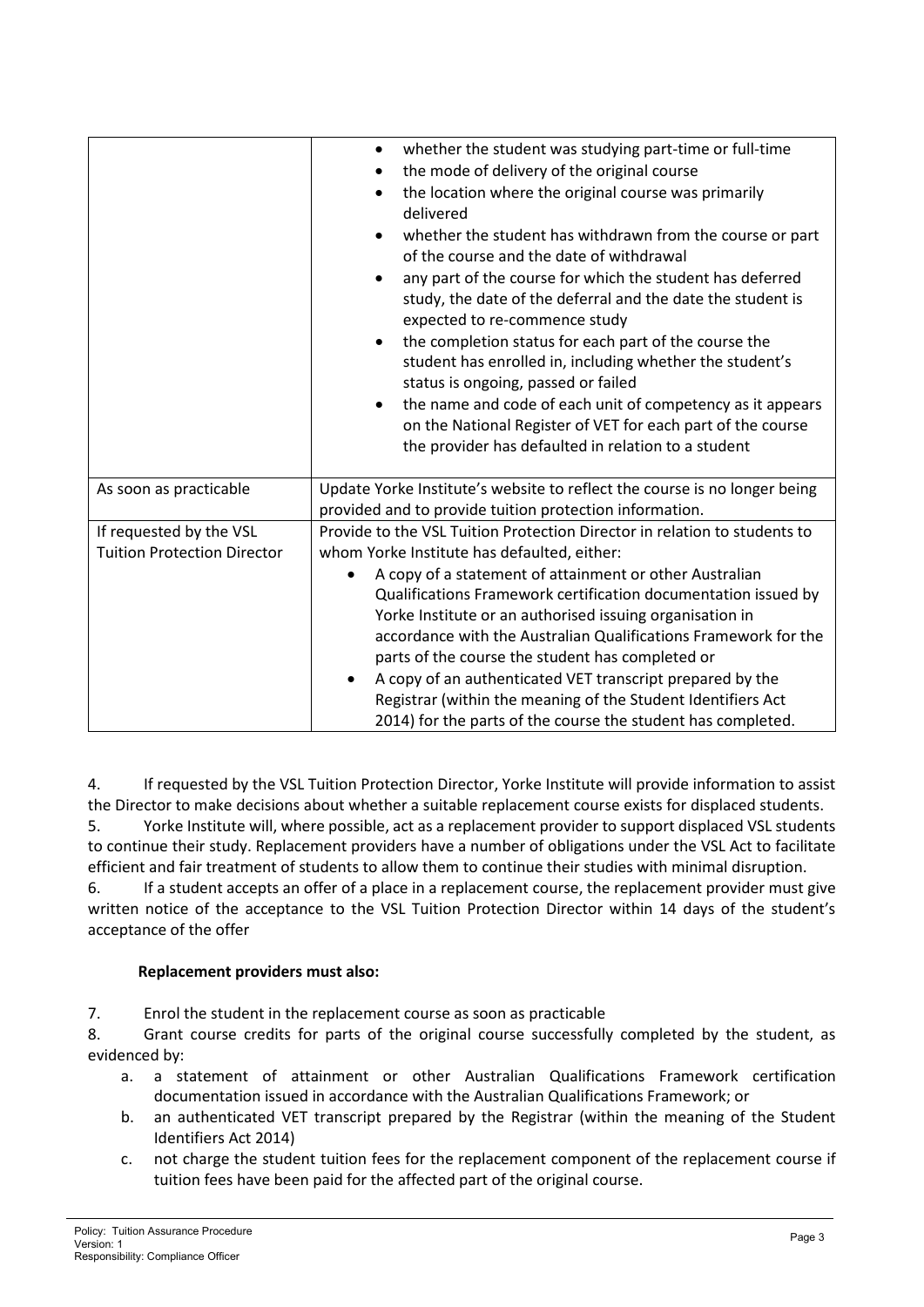# **Continuous Improvement**

A summary of all tuition protection related matters and concerns will be presented as a part of the Continuous Improvement Policy and Procedure at the Management Meeting for review. The purpose of this is to ensure management are up-to-date and aware of:

- Any general adverse trend that needs correcting
- Common threads relating to compliance and quality assurance.
- Repeat issues

# **Confidentiality and Privacy Statement**

For more information, please refer to our Privacy and Confidentiality Policy.

# **Publication**

This policy once approved, will be available to all students and staff by accessing RTO Intranet or on request. This policy will also be available through RTO's website as well.

This policy and procedure will form part of the information distributed and communicated during staff orientation.

#### **Review processes**

This policy and procedure will be reviewed annually by the Compliance Manager.

## **Other related policies and procedures**

| Related policies                           | Complaint and appeal policy                      |
|--------------------------------------------|--------------------------------------------------|
|                                            | Pre-paid fees policy and procedure               |
|                                            | Student FEE-HELP re-credit policy and procedures |
| Forms or other organisational<br>documents | <b>NA</b>                                        |